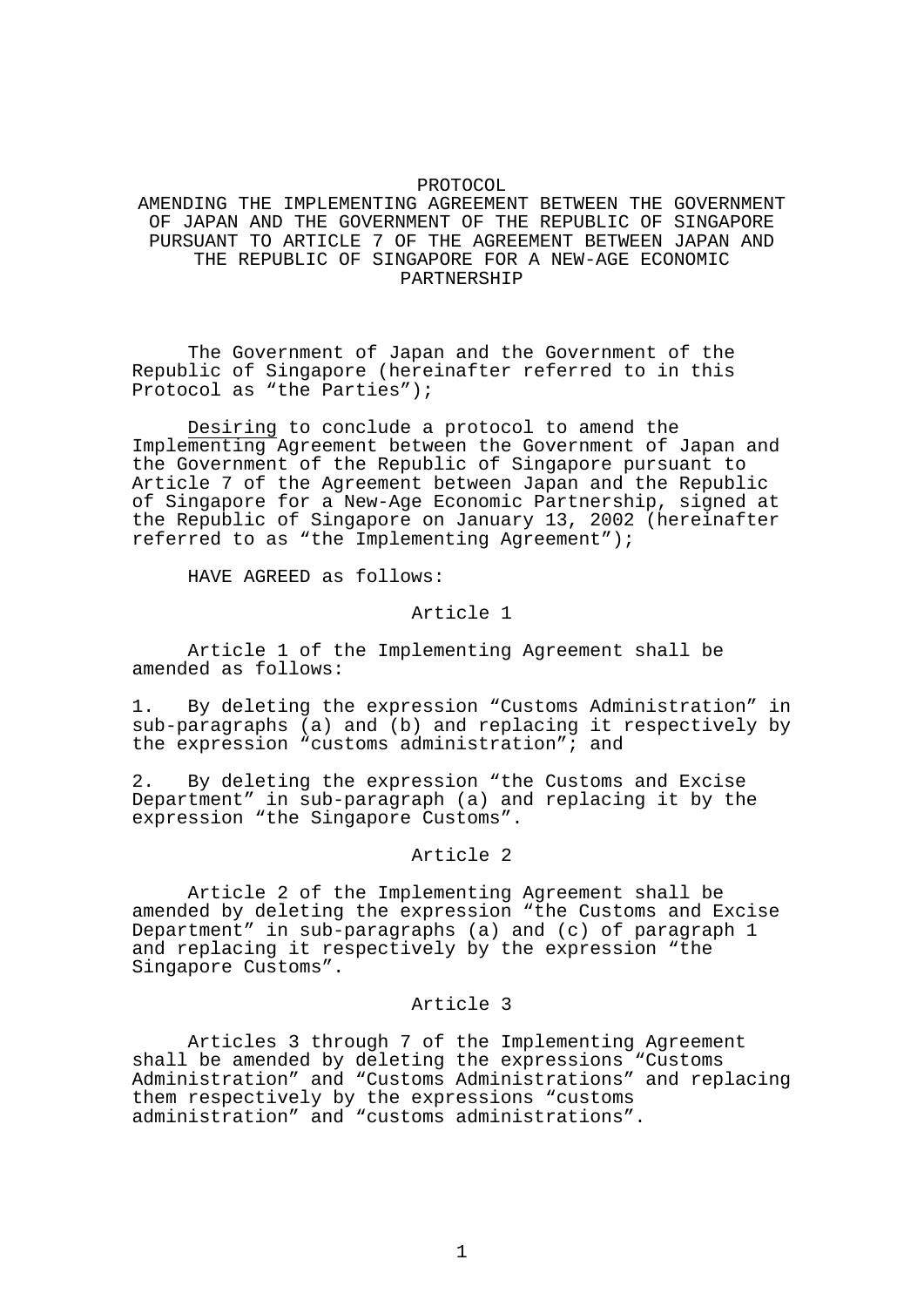# Article 4

 Article 7 of the Implementing Agreement shall be amended by renumbering paragraphs 3 through 6 as paragraphs 4 through 7 respectively, and inserting the following new paragraph immediately after paragraph 2:

"3. If a Party that requests information pursuant to this Chapter would be unable to comply with a similar request in case such a request were made by the other Party, it shall draw attention to that fact in its request. Execution of such a request shall be at the discretion of the latter Party."

#### Article 5

 Article 16 of the Implementing Agreement shall be amended as follows:

1. By deleting the expression "the Ministry of Trade and Industry" in sub-paragraph (ii) of paragraph (a) and replacing it by the expression "the Competition Commission of Singapore";

2. By deleting sub-paragraph (ii) of paragraph (c) and replacing it by the following:

"(ii) for Singapore, the Code of Practice for Competition in the Provision of Telecommunications Services pursuant to the Telecommunication Act (Cap. 323), Part VII "Competition" of the Electricity Act (Cap. 89A), Part IX "Competition" of the Gas Act (Cap. 116A), and the Competition Act (Cap. 50B);"; and

3. By deleting sub-paragraph (ii) of paragraph (d) and replacing it by the following:

"(ii) for Singapore, the Info-communications Development Authority of Singapore for the telecommunications sector, the Energy Market Authority of Singapore for the electricity and gas sectors and the Competition Commission of Singapore for sectors regulated by the Competition Act (Cap 50B);".

# Article 6

 Article 17 of the Implementing Agreement shall be amended by deleting paragraph 5.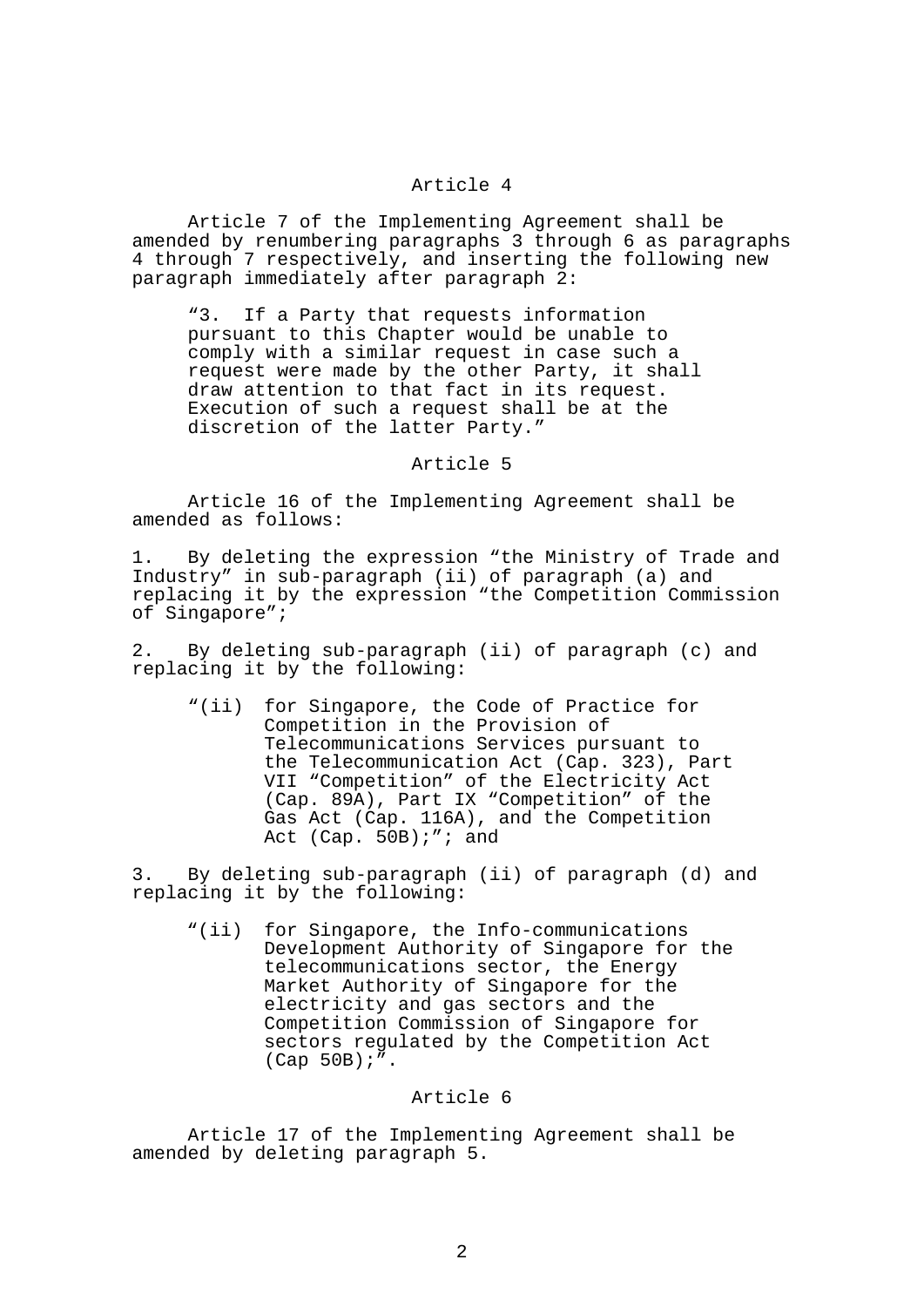# Article 7

 The following new paragraph shall be inserted immediately after Article 17 of the Implementing Agreement:

#### "Article 17A Transparency

Each Party shall:

- (a) promptly notify the other Party of any amendment of competition laws and any adoption of new laws and regulations of its Country that control anticompetitive activities; and
- (b) provide, as appropriate, the other Party with copies of its publiclyreleased guidelines or policy statements issued in relation to the competition laws of its Country."

#### Article 8

 Article 22 of the Implementing Agreement shall be amended by deleting paragraph 2 and replacing it by the following:

 "2. The Parties may consult with each other to consider whether or not to amend this Chapter for the purpose of extending the scope of cooperation specified in paragraph 1 above."

# Article 9

 Article 25 of the Implementing Agreement shall be amended by deleting the expression "Communications under Articles 17 and 18", and replacing it by the expression "Communications under Articles 17, 17A and 18".

# Article 10

 Articles 39 and 40 of the Implementing Agreement shall be amended as follows:

1. By deleting the expression "the Singapore Trade Development Board (hereinafter referred to in this Chapter as "TDB")" in paragraph 1 of Article 39 and replacing it by the expression "International Enterprise Singapore Board (hereinafter referred to in this Chapter as "IE Singapore")", and